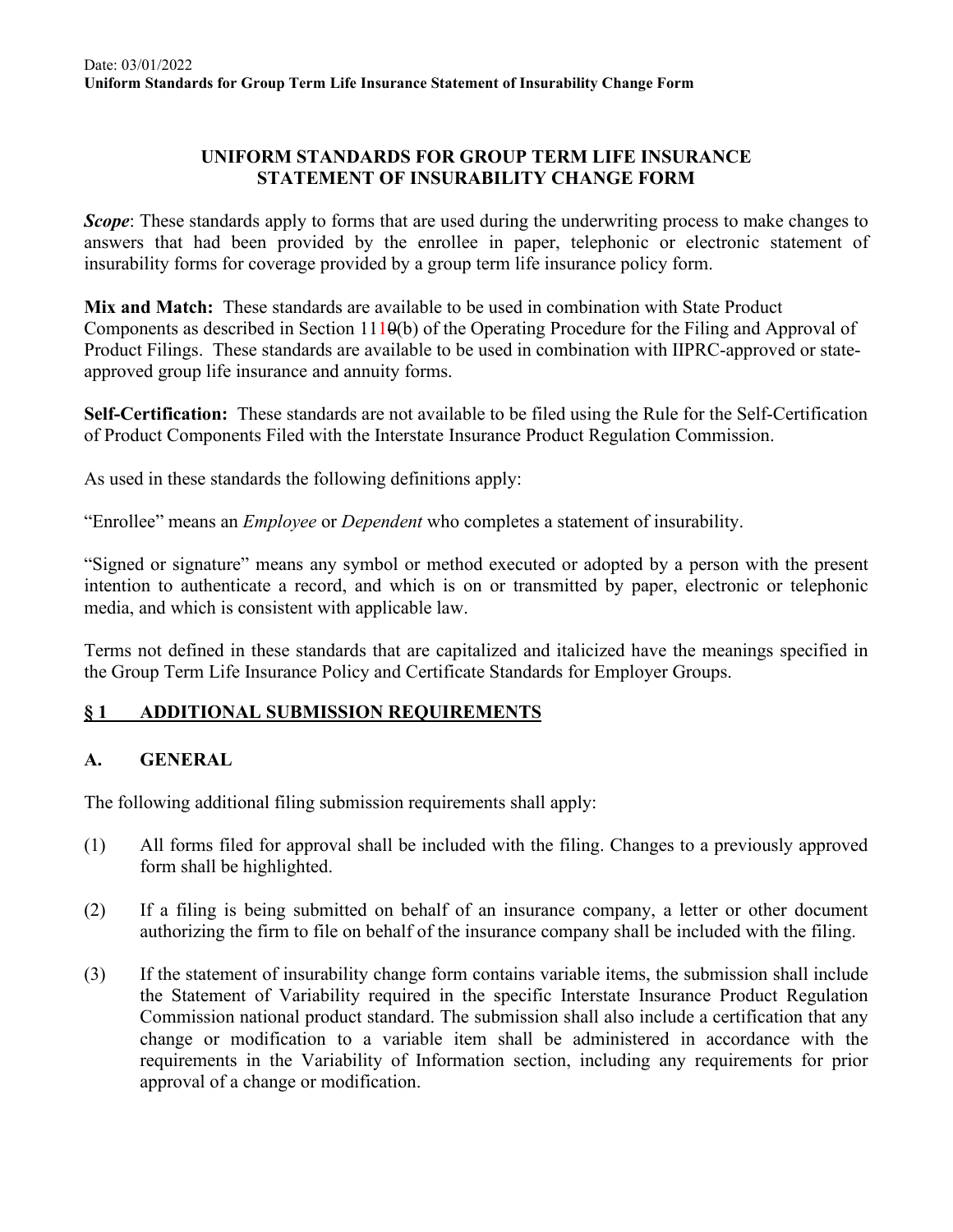- (4) A certification signed by an insurance company officer that the statement of insurability change form has a minimum Flesch score of 50, if applicable. If a statement of insurability change form or sections of a statement of insurability change form are subject to federal jurisdiction, and accordingly the Appendix A requirements will not apply, the certification shall include a statement to that effect.
- (5) A statement of the types of statement of insurability forms with which the statement of insurability change form will be used.

### **B. VARIABILITY OF INFORMATION**

(1) The insurance company may identify items that will be considered variable in the statement of insurability change form. The items shall be bracketed or otherwise marked to denote variability. The submission shall include a Statement of Variability that will discuss the conditions under which each variable item may change and shall include any terms and conditions that apply to a change.

## **C. READABILITY REQUIREMENTS**

- (1) The text of the statement of insurability change form shall achieve a minimum score of 50 on the Flesch reading ease test or an equivalent score on any other approved comparable reading test. See Appendix A for Flesch methodology. This requirement shall not apply to statement of insurability change forms or a section of statement of insurability change forms that are subject to federal jurisdiction.
- (2) The text of the statement of insurability change form shall be presented in not less than ten point type, one point leaded.
- (3) The style, arrangement and overall appearance of the statement of insurability change form shall give no undue prominence to any portion of the text or section of the form.

### **D. FAIRNESS**

(1) The statement of insurability change form shall not contain inconsistent, ambiguous, unfair, inequitable or misleading clauses, provisions that are against public policy as determined by the Interstate Insurance Product Regulation Commission, nor shall it contain exceptions and conditions that unreasonably affect the risk purported to be assumed in the general coverage of the group policy forms with which the statement of insurability change form will be used.

### **§ 2 STATEMENT OF INSURABILITY CHANGE FORM REQUIREMENTS**

### **A. GENERAL**

(1) The full corporate name of the insurance company shall appear in prominent print on the statement of insurability change forms. "Prominent print" means, for example, all capital letters, contrasting color, underlined or otherwise differentiated from the other type on the form.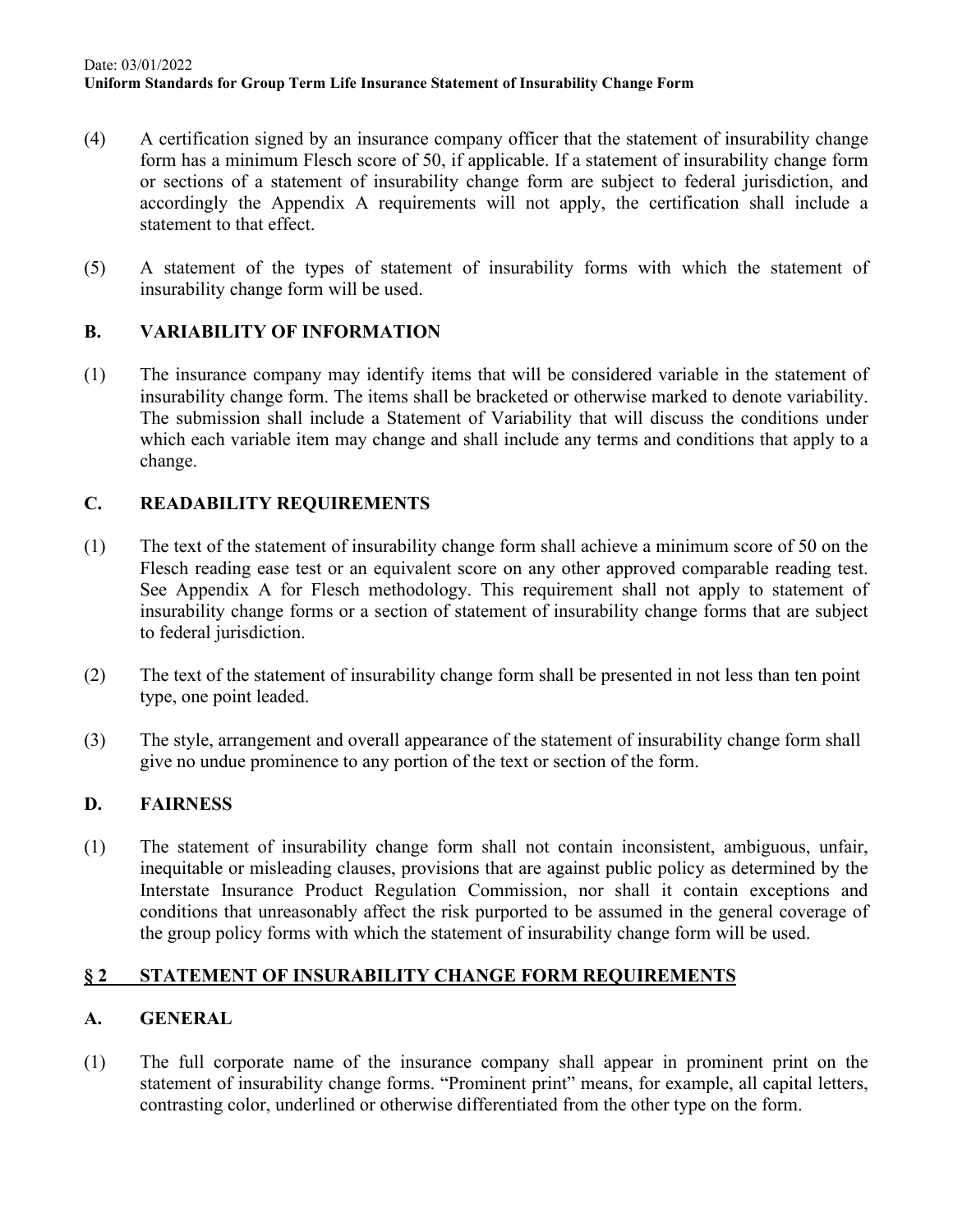#### Date: 03/01/2022 **Uniform Standards for Group Term Life Insurance Statement of Insurability Change Form**

- (2) Two signatures of company officers may be included in the statement of insurability change form.
- (3) A form identification number shall appear at the bottom of the statement of insurability change form in the lower left hand corner of the form. The form number shall be adequate to distinguish the form from all others used by the company. The form number shall include a prefix of ICCxx (where xx represents the appropriate year the form was submitted for filing) to indicate it has been approved by the Interstate Insurance Product Regulation Commission.
- (4) The statement of insurability change form shall specify the name of the enrollee, the date of the statement of insurability, and the group policy number, if one had been assigned.
- (5) The statement of insurability change form shall include a statement that each person signing the statement of insurability change form agrees that all representations made in the form are true and complete to the best of that person's knowledge and belief on the date signed.
- (6) The statement of insurability change form shall include a signature section which includes the printed names and signatures of those persons who signed the statement of insurability and the date of signature.